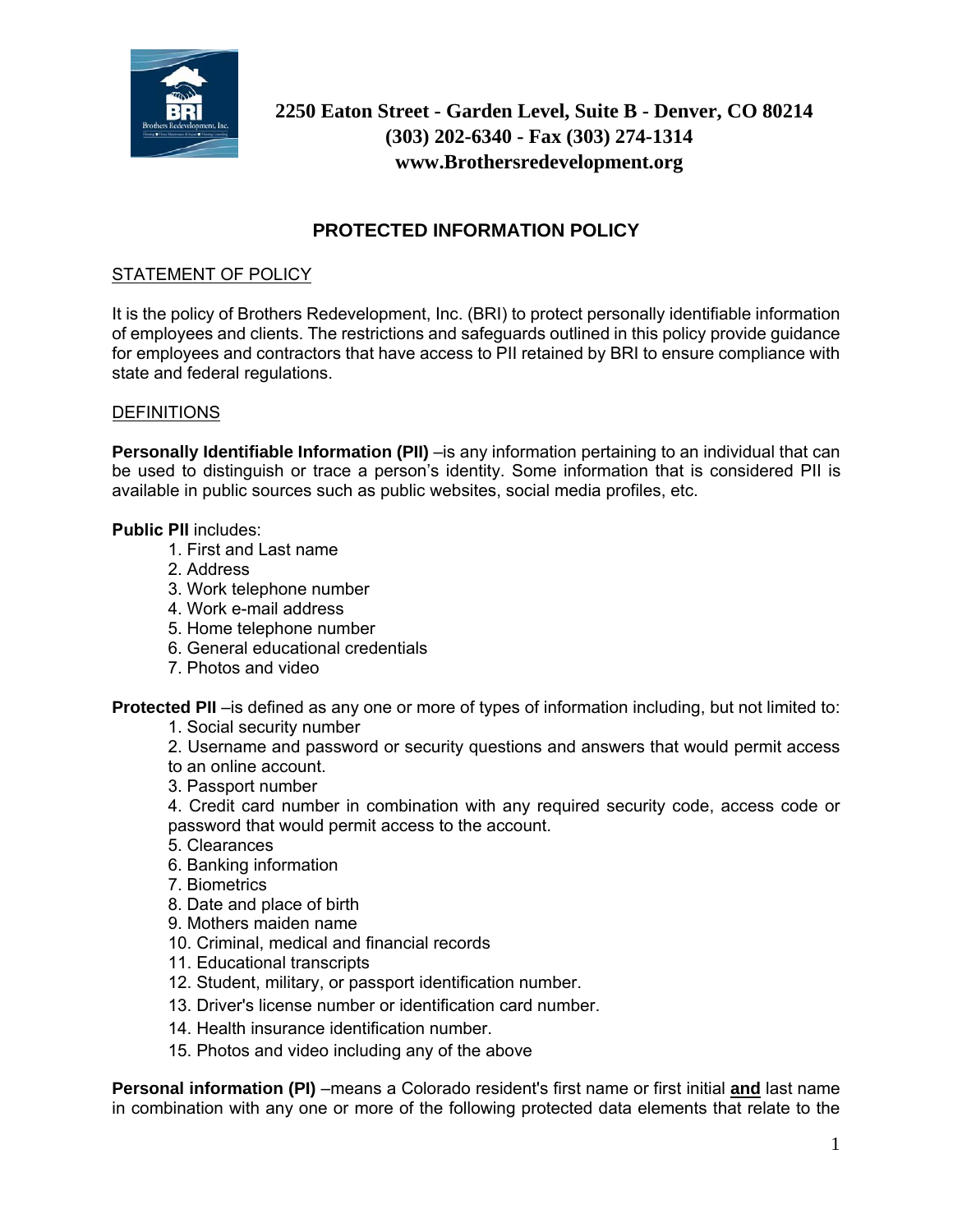resident, when the data elements are not encrypted, redacted, or secured by any other method rendering the name or the element unreadable or unusable.

## SAFEGUARDING

PII (i) directly identifies an individual (e.g., name, address, social security number or other identifying number or code, telephone number, email address, etc.) or (ii) by which BRI intends to identify specific individuals in conjunction with other data elements, i.e., indirect identification. (These data elements may include a combination of gender, race, birth date, geographic indicator, and other descriptors).

Safeguarding sensitive information is a critical responsibility that must be taken seriously at all times. BRI internal policy specifies the following security policies for the protection of PII and other sensitive data:

- It is the responsibility of the individual user to protect data to which they have access. Users must adhere to rules and agency guidance.
- Users having access to personal information shall respect the confidentiality of such information, and refrain from any conduct that would indicate a careless or negligent attitude toward such information. Employees also shall avoid "office gossip" and should not permit any unauthorized viewing of records contained in a BRI records. Only individuals who have a "need to know" in their official capacity shall have access to such systems of records.

The loss of PII can result in substantial harm to individuals, including identity theft or other fraudulent use of the information. Because BRI employees may have access to personal identifiable information concerning individuals and other sensitive data, we have a special responsibility to protect that information from loss and misuse.

With these responsibilities' employees should:

- Safeguard information at all times.
- Obtain management's written approval prior to taking any sensitive information away from the office. The manager's approval must identify the business necessity for removing such information from the BRI facility.
- When approval is granted to take sensitive information away from the office, the employee must adhere to the security policies described within.

### FILES

This section provides guidelines on how to maintain and discard PII. All electronic files that contain Protected PII will reside within a protected information system location. All physical files that contain Protected PII will reside within a locked file cabinet or room when not being actively viewed or modified. PII will also not be sent through any form of insecure electronic communication E.g. unencrypted E-mail or instant messaging systems. Significant security risks emerge when PII is transferred from a secure location to a less secure location or is disposed of improperly. When disposing of PII the physical or electronic file should be shredded or securely deleted.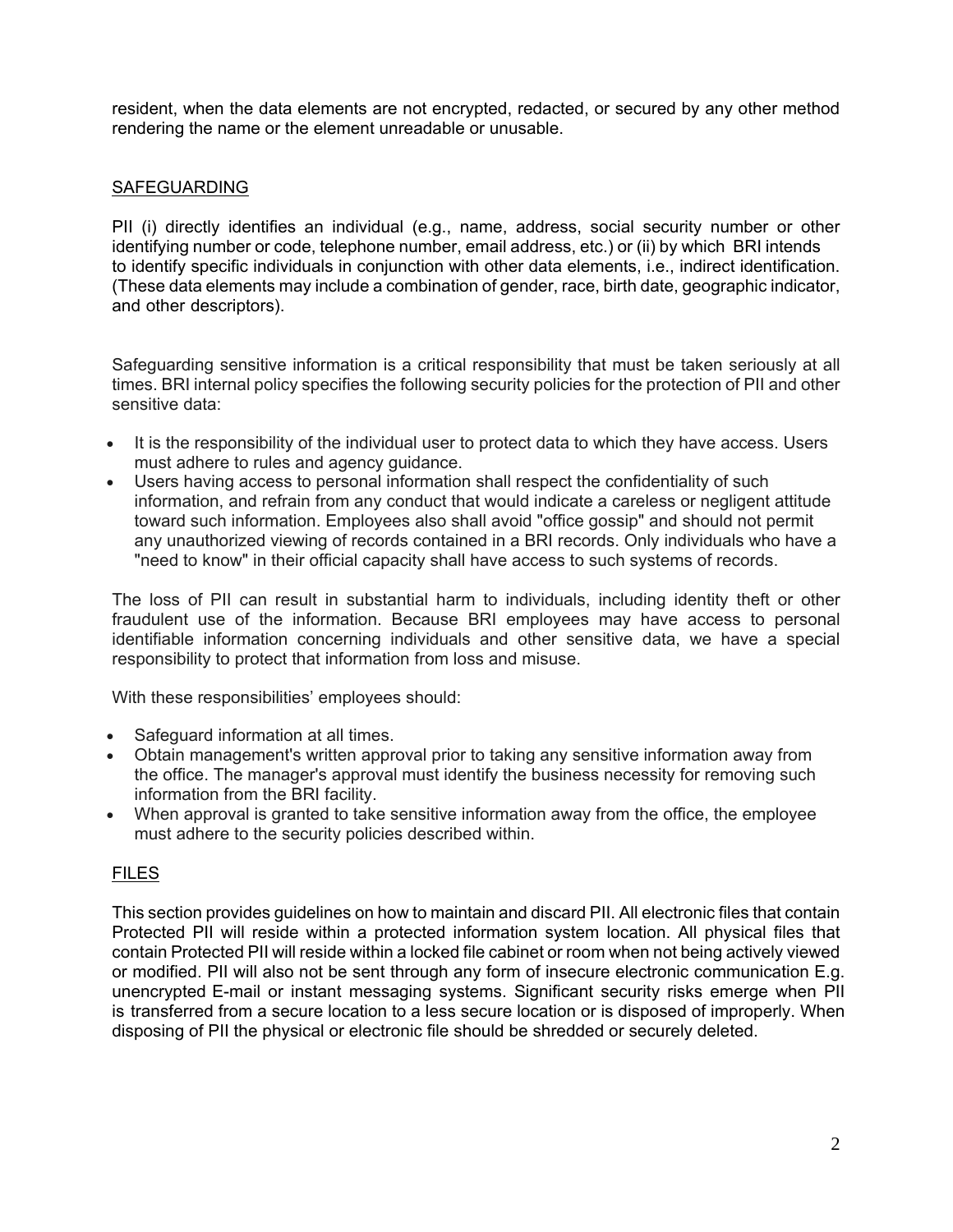## REDACTION

Users must redact all, but the last 4 digits of the following kinds of information before filing a document either electronically or on paper:

- 1. Social security number
- 2. Passport number

3. Credit card number in combination with any required security code, access code or password that would permit access to the account.

- 4. Bank account number
- 5.Date of birth
- 6. Student, military, or passport identification number.
- 7. Driver's license number or identification card number.
- 8. Health insurance identification number.

The easiest and best way to redact a document is to print it, mark through the personal identifiers, and then scan the document to PDF. If you choose to electronically redact a document, please be aware that you may need to take extra steps to ensure that personal identifiers remain redacted.

#### RECORD DESTRUCTION

See Record Retention Policy. When such paper or electronic documents are no longer needed, BRI shall destroy or arrange for the destruction of such paper and electronic documents within its custody or control that contain personal identifying information (PII) by shredding, erasing, or otherwise modifying the PII making it unreadable or indecipherable through any means.

Moreover, unless BRI agrees to provide its own security protection for the information it discloses to a third party, BRI "shall require" the third-party service provider to implement and maintain reasonable security procedures and practices as appropriate.

#### BREACH

BRI must report a data breach affecting Colorado residents must notify affected residents and, if more than 500 Colorado residents are affected by the incident, the state's attorney general not later than 30 days after the date of determination that a security breach occurred. Reporting requirements under HIPAA or the Gramm-Leach-Bliley Act still applies. Please notify your manager immediately if you believe there has been a breach. The Manager will notify the Compliance Manager and BRI President.